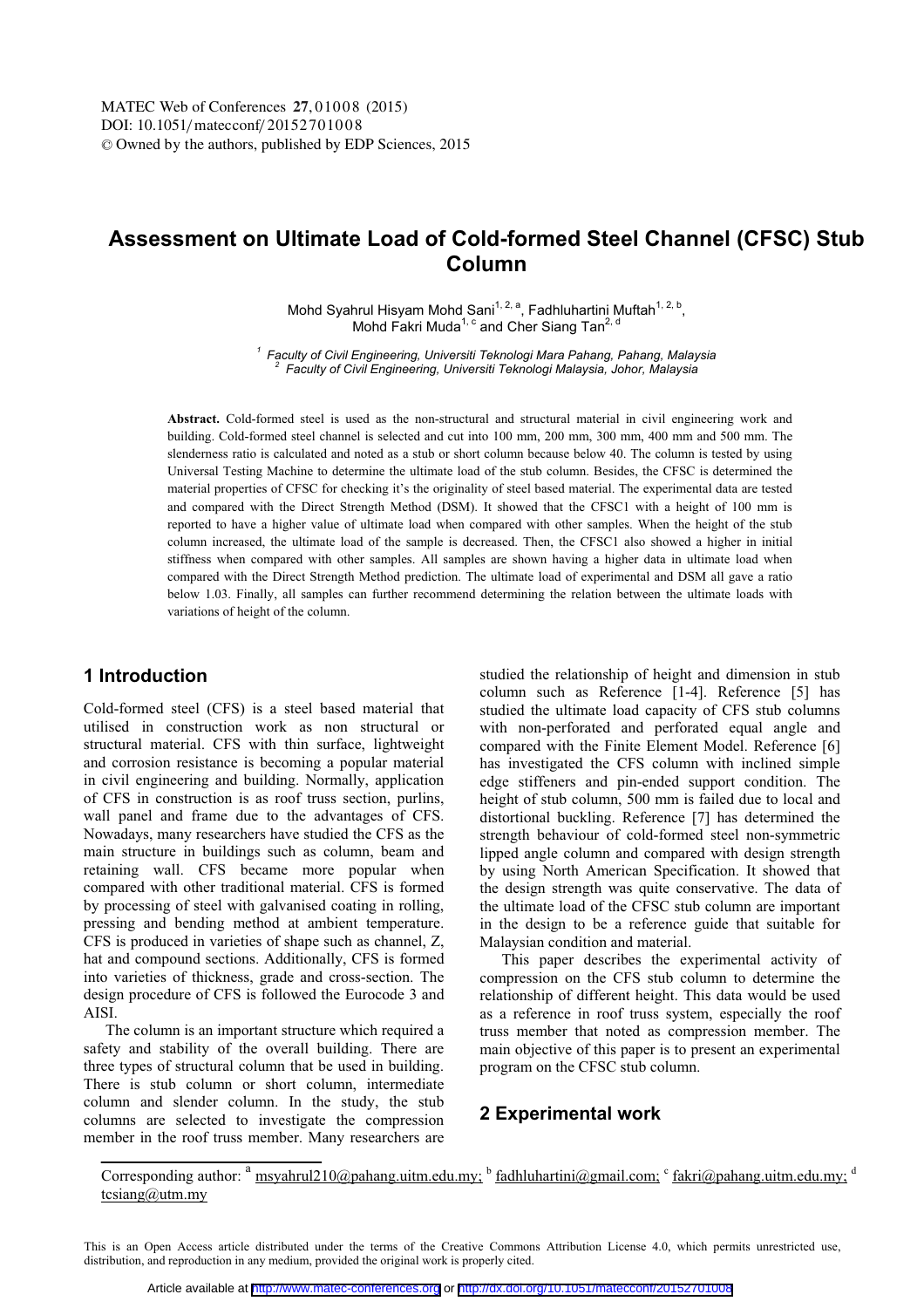Cold-formed steel channel (CFSC) section with the stiffener was used in the experiment. Normally, CFSC section is utilised in the roof truss system, especially as truss member, purlin, strut and bracing. Two steps in the preparation of the CFSC section for experiment were established. First Step, CFSC section is clean, clear and lastly, cut according to coupon tensile specimen that located at flat surface. The coupon tensile specimen is followed by a code of BS EN 10002-1, 2001 and used for checking the CFSC material properties. The coupon tensile specimens were extracted in the same direction of the column height that formed vertically and tested by using Universal Testing Machine (UTM) with a capacity of 100 kN. The extension control rate of 0.5 mm/min and the extensometer of 50 mm gauge length to determine the strain of the coupon tensile specimen were used. Second step, the CFSC section was cut into 100, 200, 300, 400 and 500 mm height to form a stub column. The section dimension and properties of the CFSC section is shown in Table 1. The dimensional ratio of CFSC section was calculated as 34.00 for *b/t*, 75.00 for *d/t* and 2.21 for *d/b*. The description, sample labels and the slenderness ratio of the CFSC section is shown in Table 2. All samples with the slenderness ratio below 40 were classified as stub column. The end support of the CFSC stub column was stated as a semi rigid support condition as shown in Fig. 1. The experimental result is compared with Direct Strength Method (DSM) by using software THINWALL.

**Table 1.** Section dimension and properties of Cold-formed steel channel section.

| Properties               | Symbols          | Value                    |  |
|--------------------------|------------------|--------------------------|--|
| <b>Section Dimension</b> | Web, $d$         | 75.00 mm                 |  |
|                          | Flange, <i>b</i> | 34.00 mm                 |  |
|                          | Lipped, $l$      | 8.00 mm                  |  |
|                          | Thickness, t     | $1.00$ mm                |  |
| Area                     | A                | $148.00$ mm <sup>2</sup> |  |
| Direct Strength          | $\gamma S$       | 550.00 MPa               |  |
|                          | b/t              | 34.00                    |  |
| Dimensional Ratio        | d/t              | 75.00                    |  |
|                          | d/b              | 2.21                     |  |

**Table 2.** The description, sample labels and slenderness ratio of the Cold-formed steel channel column section.

| No             | Test sample labels | height<br>Column<br>(mm) | Slenderness<br>Ratio |
|----------------|--------------------|--------------------------|----------------------|
|                | CFSC1              | 100                      | 7.73                 |
| $\overline{c}$ | CFSC <sub>2</sub>  | 200                      | 15.46                |
| 3              | CFSC3              | 300                      | 23.18                |
|                | CFSC4              | 400                      | 30.91                |
|                | CFSC5              | 500                      | 38.64                |



**Figure 1.** The configuration of CFSC stub column.

## **3 Result and discussion**

#### **3.1 Material properties**

The CFSC flat coupon tensile specimen was tested and the result was shown in Table 3. The percentage difference between the web and flange for ultimate load and yield stress were recorded approximately 2.82 % and 3.05 % respectively. The ductility of the steel material is determined by using the ratio of *fu/fy* and compared to the limit of *fu/fy*. The ratio of *fu/fy* of the web and flange was stated same and more than 1.10 and classified as a good ductility.

| Table 3. The material properties of CFSC coupon tensile specimen and comparison with others testing. |  |  |  |  |  |
|------------------------------------------------------------------------------------------------------|--|--|--|--|--|
|                                                                                                      |  |  |  |  |  |

| Sample | Ultimate<br>Load(N) | Ultimate<br>stress.<br>tи<br>(MPa) | Elasic<br>E<br>Modulus.<br>(GPa) | Extension<br>at<br>Ultimate Load<br>mm) | Yield<br>Stress,<br>(MPa) | Yield<br><b>Stress</b><br>factory, fyf<br>(MPa) | fu/fy | fu/fyf |
|--------|---------------------|------------------------------------|----------------------------------|-----------------------------------------|---------------------------|-------------------------------------------------|-------|--------|
|--------|---------------------|------------------------------------|----------------------------------|-----------------------------------------|---------------------------|-------------------------------------------------|-------|--------|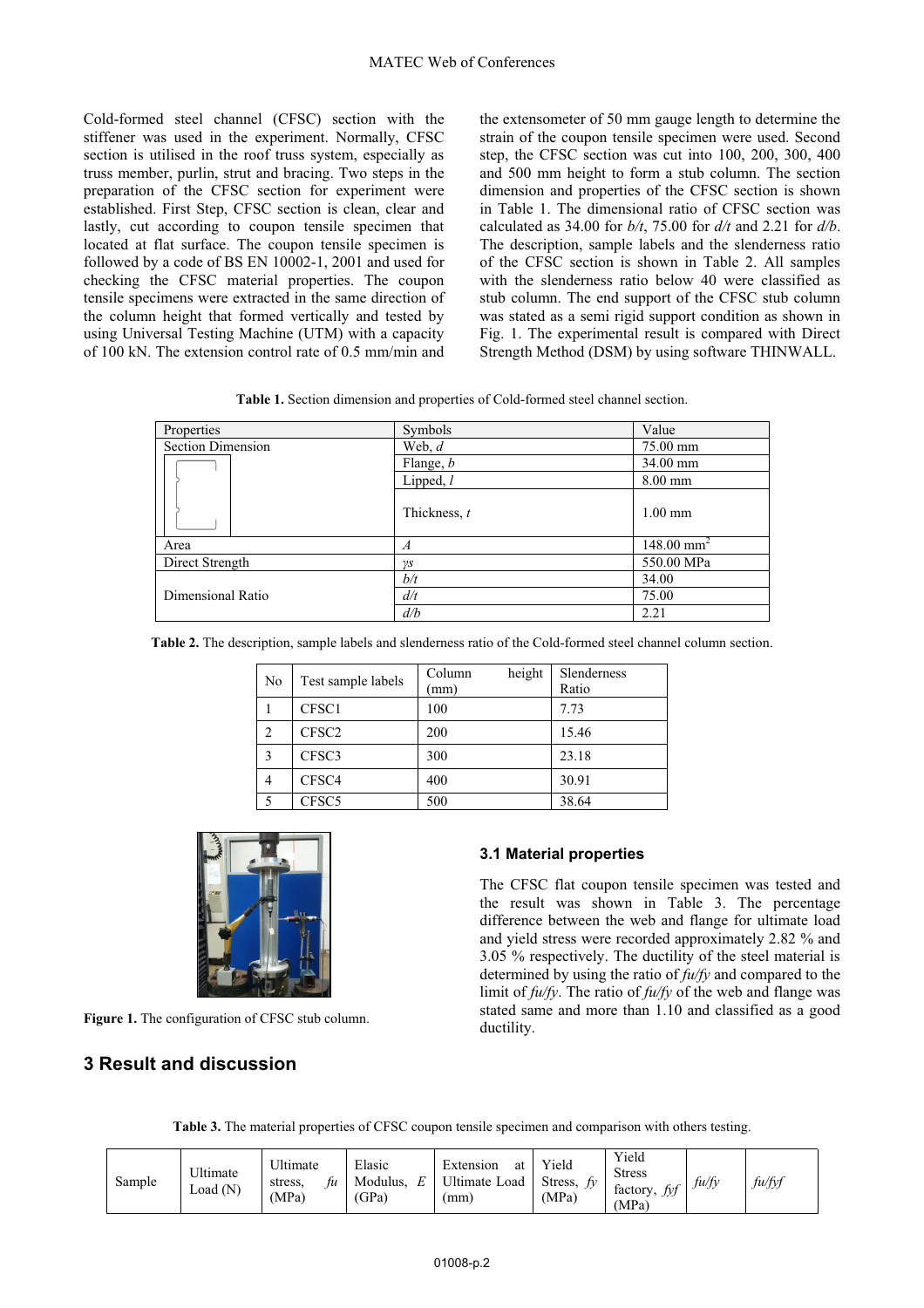| Web                      | 6906.53 | 603.67               | 204<br>$+00.$ | $\sim$ $\sim$<br>ر ب      | 550.03                              | 550.00 | 0.097 | 097<br>1.071 |
|--------------------------|---------|----------------------|---------------|---------------------------|-------------------------------------|--------|-------|--------------|
| T <sub>1</sub><br>Flange | 7106.87 | $\sim$<br>.48<br>∪∠ບ | 206.00        | $\sim$<br>$\sim$ . $\sim$ | $\sim$ $\sim$ $\sim$<br>'.38<br>56. | 550.00 | 108   | 1.143        |

The compression of CFSC stub columns was tested and the results were tabulated in Table 4. The table was tabulated the ultimate load of experimental, load of Direct Strength Method (DSM) and the ratio of  $P_{DSM}/P_{ULT}$ . The ultimate load of the CFSC stub columns was decreased when the height of the column increased. From the table, percentage different of ultimate load and stress between CFSC1 with CFSC5 was reported 35.15 %. Comparison percentage of the CFSC1-CFSC2, CFSC2- CFSC3, CFSC3-CFSC4 and CFSC4-CFSC5 was recorded 6.00 - 15.00 %. The compressive extension at ultimate load of CFSC stub columns was increased by increasing the height of the column exclude CFSC1. The difference between CFSC1 and CFSC2 was stated about 5.48 %. The CFSC1 was shown lower than CFSC2 because the section was very short and difficult to get the accurate result. As a result, all CFSC stub columns were

reported having a local buckling as shown in Fig. 2 and Fig. 3. From the observation, the flange and web at the middle height was moved inside or outside of the origin shape and line.

The highest initial stiffness is CFSC1 with 73199.65 N/mm and second highest among the CFSC stub column is CFSC3 with 44675.32 N/mm. Initial stiffness of CFSC2, CFSC4 and CFSC5 was noted approximately 42020.17 N/mm, 27664.33 N/mm and 29434.39 N/mm, respectively. The percentage difference between the CFSC1 (highest value) and CFSC4 (lowest value) was determined about 62.21 %. All samples were recorded between  $0.60 - 1.03$  of  $P_{DSM}/P_{ULT}$  when compared between ultimate load and load from DSM. From the calculation and observation, the relationship of the height of stub column and load of experimental and DSM was established as shown in Fig. 4.

|  | <b>Table 4.</b> The result of the compression testing of CFSC column. |  |
|--|-----------------------------------------------------------------------|--|
|  |                                                                       |  |

| Sample            | Ultimate<br>Load, $P_{Ult}(N)$ | Ultimate<br><b>Stress</b><br>(N/mm <sup>2</sup> ) | Compressive<br>Extension<br><b>Ultimate</b><br>(mm) | at<br>Load | $P_{DSM}$<br>(N) | Failu<br>re Shape | $P_{DSM}$<br>$\langle P_{ult}$ |
|-------------------|--------------------------------|---------------------------------------------------|-----------------------------------------------------|------------|------------------|-------------------|--------------------------------|
| CFSC1             | 68240.37                       | 461.08                                            | 1.587                                               |            | 45540.<br>00     | L                 | 0.67                           |
| CFSC <sub>2</sub> | 60982.13                       | 412.04                                            | 1.500                                               |            | 38890.<br>00     | L                 | 0.64                           |
| CFSC3             | 51793.61                       | 349.96                                            | 1.748                                               |            | 37430.<br>00     | L                 | 0.72                           |
| CFSC <sub>4</sub> | 47268.61                       | 319.38                                            | 2.608                                               |            | 41340.<br>00     | L                 | 0.87                           |
| CFSC <sub>5</sub> | 44253.45                       | 299.01                                            | 2.980                                               |            | 45370.<br>00     | L                 | 1.03                           |

Note:  $L$  – local buckling



**Figure 2.** The failure shape of CFSC1, CFSC2, CFSC3, CFSC4 and CFSC5 by using software THINWALL.



**Figure 3.** The failure shape of CFSC1, CFSC2, CFSC3, CFSC4 and CFSC5 by experimental.